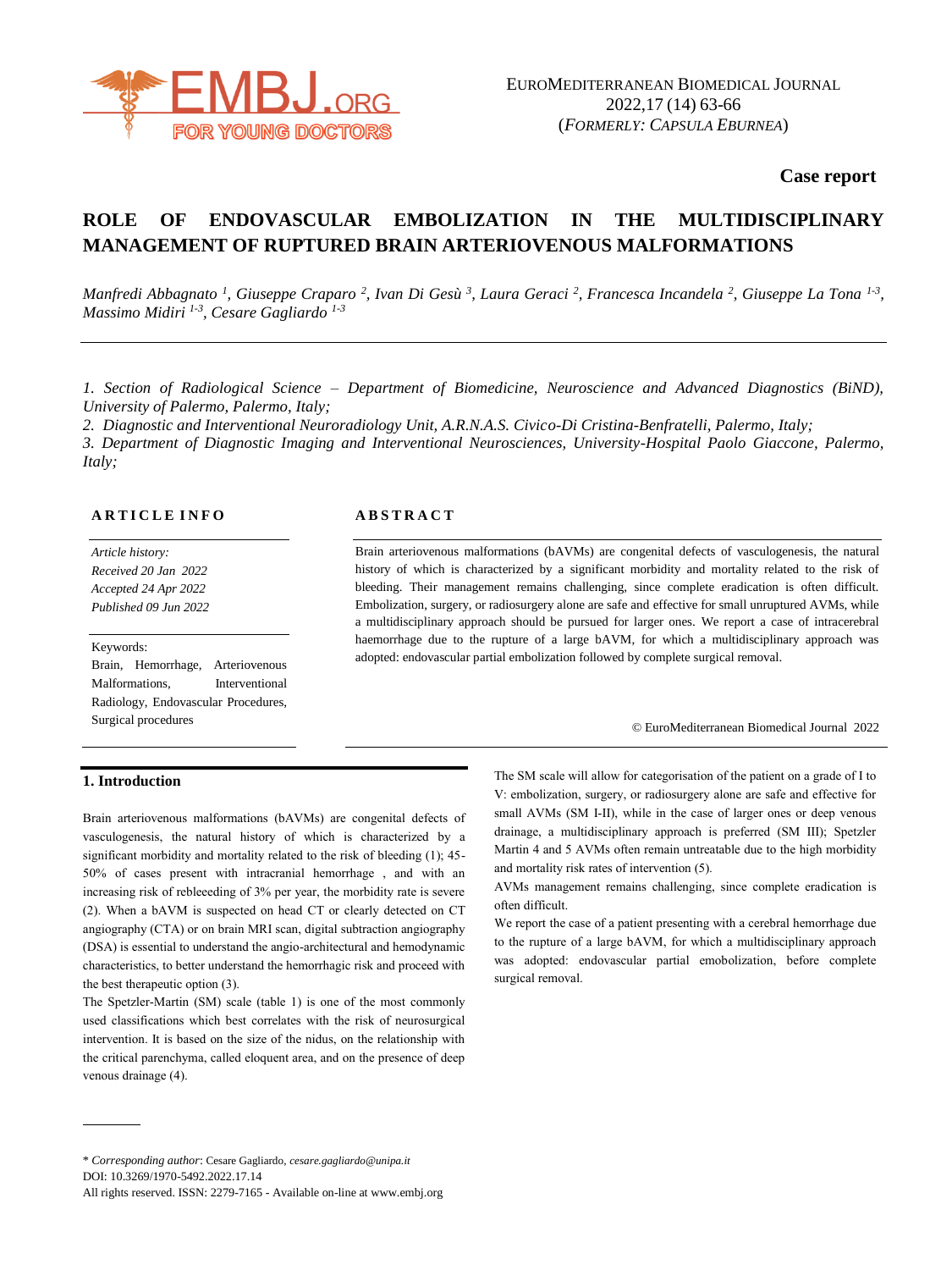### **2. Case report**

A 66-year-old male was admitted to our department because the sudden onset of severe headache, unresponsive to analgesics. The patient underwent head CT scan followed by intracranial CTA (Figure 1) which revealed the presence of an intraparenchymal haemorrhage, due to the presence of extensive bleeding bAVM. At physical examination, the patient was awake and mentally responsive, with no motor deficits but with bilateral deafness (II grade Hunt & Hess). DSA confirmed the presence of the bleeding AVM, with a nidus measured at 37x25x29mm, in the left parieto-occipital lobes, with no deep venous drainage (SM grade III) (Figure 2).

After multidisciplinary discussion, it was decided to proceed with a combined approach, with targeted pre-surgical embolization, in order to make the lesion hemodynamically more stable, and reduce the risk of intraoperative bleedings.

Under general anaesthesia, maintaining a mean arterial pressure (MAP) of 100-120 mmHg, with right femoral access and triaxial support, a long sheath was introduced into the left internal carotid artery (ICA) to allow superselective microcatetherism of deeper feeding vessel of the bAVM. From a distal ectasic branch of the left middle cerebral artery (MCA), using a flow-directed microcatethere, 2.5 mL of an elastic copolymer (ethylene vinyl alcohol copolymer, EVOH), dissolved in dimethylsulfoxide (DMSO) (Onyx; ev3, neurovascular, Irvine, California, USA) was slowly injected under fluoroscopic control at a rate of 0.1 ml/min. To note, the EVOH was opportunely mixed about 20 minutes before being injected, and at the same time the microcatetheter was washed with no less than 5ml of nonheparinized solution, and the internal lumen of the microcatetheter filled with DMSO, in order to avoid any obstructive clots. Almost two thirds of the nidus of the bAVM was embolized before removing the microcatheter.

The neurosurgical approach was scheduled three days after the neurovascular intervention and allowed for the complete removal of the bAVM with a left parasagittal-occipital craniotomy approach.

On head CT follow-ups no neuroradiological signs of complications were identified.

The DSA follow-up documented the complete removal of the bleeding AVM (Figure 3).





**Figure 1. Head CT scan demonstrating intraparenchymal hemorrhage in the left parieto-occipital lobes with intraventricular bleeding in the ipsilateral lateral ventricle (a-b); the presence on multiple small calcifications and dilated vessels already raises the strong suspicion of the presence of a bAVM. CTA confirmed the presence of a large bAVM, main feeding vessels of which arise from the left MCA and from the ipsilateral posterior cerebral artery. The venous drainage is superficial, through a dilated vein reaching the transverse sinus as demonstrated by volume rendering reconstructions from CTA (b).**



**Figure 2. Left MCA DSA (latero-lateral projection) demonstrating the ruptured bAVM the nidus (N) of which is fed by a temporooccipital branch (black arrow) and cortical drainage converging at upper sagittal sinus (white arrowhead).**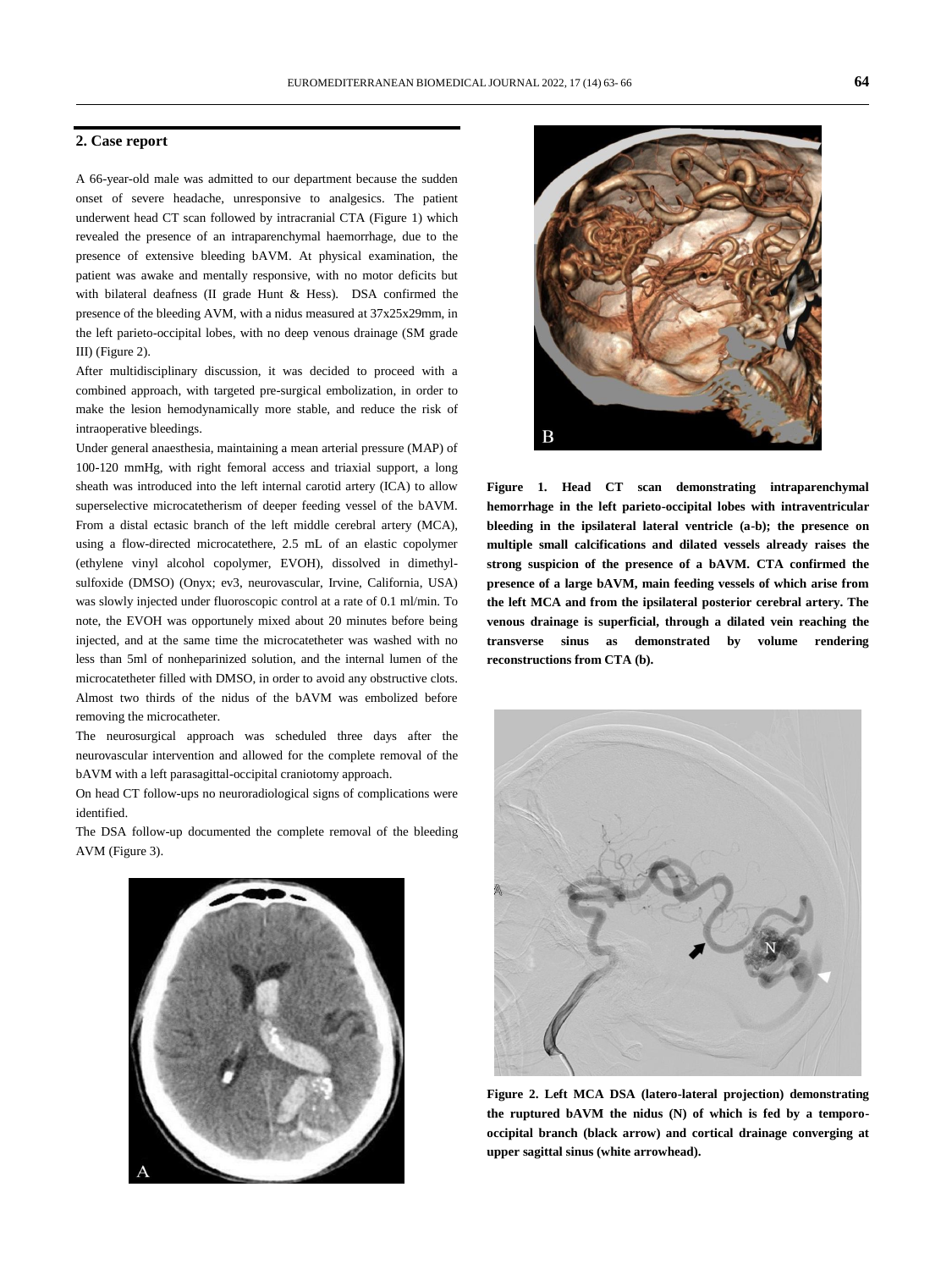



**Figure 3. Post-embolization angiography without bone subtraction (latero-lateral projection) showing the reduction of the anterior portion of the nidus, with the residual cast (black arrow in A). DSA (latero-lateral projection) performed after surgical removal, showing the absence any residual rediopacity (white arrowheads).**

# **3. Discussion**

The goal of bAVM treatment is to avoid any risk of intracranial hemorrhage, to preserve a patient's eloquent areas.

Nowadays, many options are available (i.e.: embolization, neurosurgery, radiosurgery and combined approaches) to achieve complete obliteration of a bAVM, and the operationalisation of these depends on the local physicians' expertise, since no well-defined guidelines exist (1).

Although the ultimate goal is the complete obliteration of the nidus, this is not always possible as in cases of SM type IV and V bAVM (5).

The advantage of pre-surgical embolization is the down-grading of the highly inoperable Spetzler-Martin grade lesions to lower-grade operable lesions (6), since through the occlusion of deep feeding arteries, it is possible to achieve the reduction of the volume of the nidus and to control the devascularisation of the deeper territories that are inaccessible or very risky to the surgeon. Furthermore, by occluding the feeding artery pedicle or nidal aneurysms (which have either bled or are at risk of bleeding), further blood loss is prevented, making surgical resection or radiosurgery easier to perform, with better outcomes (1, 2 , 6, 7).

A great improvement in bAVM' endovascular approach, was reached with the development of new materials, in particular with the development of liquid embolic agents such as Onyx (1, 2, 7) that it is flow-independent, able to move toward endovascular spaces with the lowest gradient of pressure resulting in very handy intra-nidal injections, that allows the operator to achieve a progressive occlusion of the AVM's nidus, with a relatively short retrograde occlusion of the functional artery (1,2,8).

This technique leads to an immediately intraoperative reduction of the volume and blood flow of the bAVM, already demonstrated at postembolization angiography. However, the use of liquid embolic agents is not void of risks, which are mainly due to inappropriate venous occlusion of a partially embolized AVM, post-embolization increased pressure in feeding arteries with perfusion pressure breakthrough, redistribution of cerebral blood flow into adjacent regions and even secondary venous thrombosis (9).

For these reasons, the injection of liquid embolic agents should always be performed carefully, constantly verifying the progression into the nidus under fluoroscopic guidance, to avoid complications such as hemorrhage, ischemia, and difficulty or inability to extract the microcatheter (2, 9, 10).

### **4. Conclusions**

.

For large AVMs, curative embolization should be avoided since it may lead to a low obliteration rate with a high risk of complications. A multidisciplinary involvement is therefore highly recommended in selected and more problematic cases, with the aim of achieving a partial embolization with the first endovascular approach followed by radiosurgery or neurosurgery for as radical a resection as possible. This multidisciplinary approach may ensure the neutralization of the feeding vessels that are more difficult to manage during conventional surgery and reduce the complication rates leading to shorter surgical time and better outcomes.

# **References**

- 1. Renieri, L., Limbucci, N., & Mangiafico, S. (2016). Advances in Embolization of bAVMs. Trends in Cerebrovascular Surgery, 159– 166. doi:10.1007/978-3-319-29887-0\_23 [\(https://doi.org/10.1007/978-](https://doi.org/10.1007/978-3-319-29887-0_23) [3-319-29887-0\\_23\)](https://doi.org/10.1007/978-3-319-29887-0_23)
- 2. Salvatore, Mangiafico. Interventistica Neurovascolare. Milano : Poletto Editore, 2017.